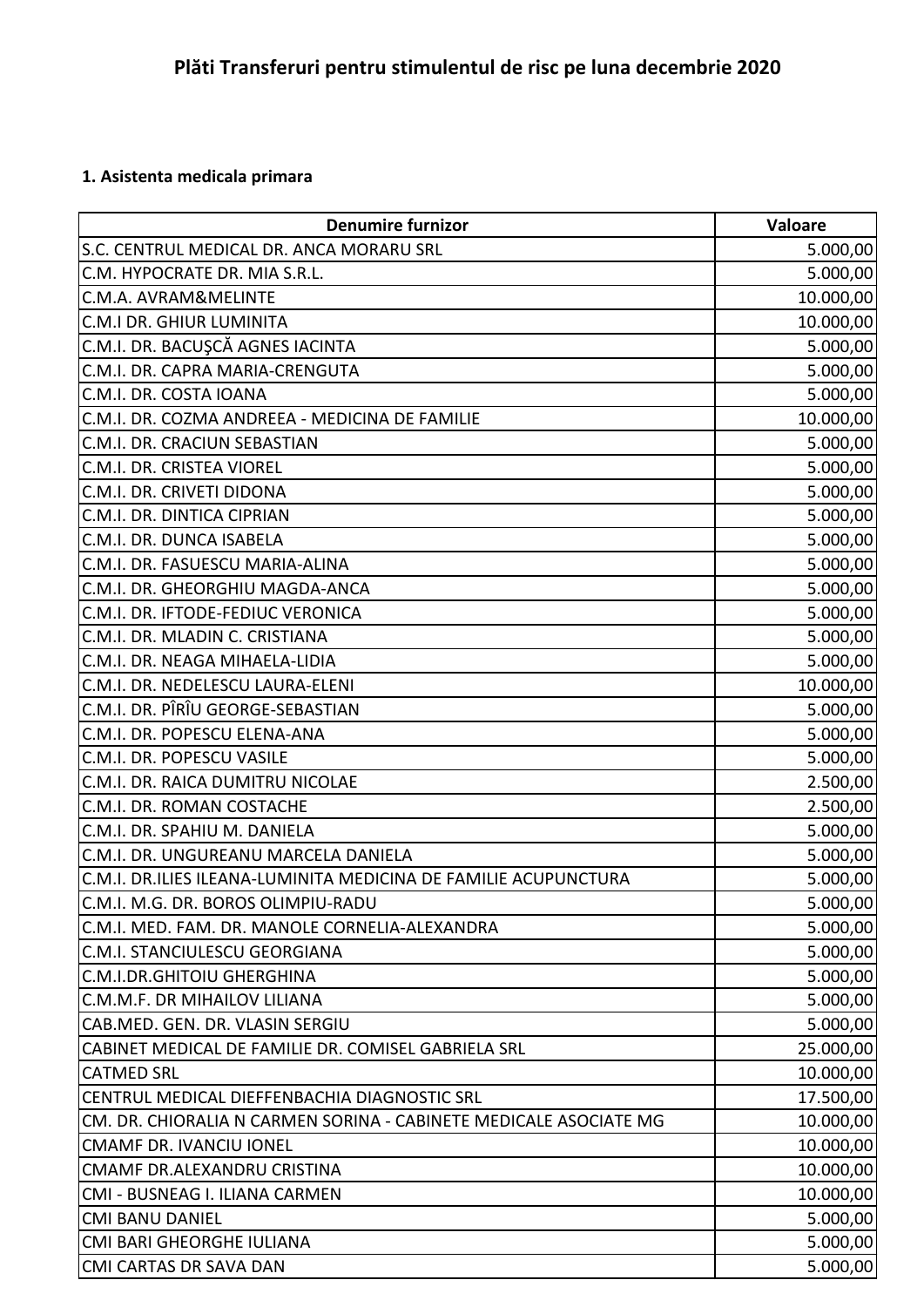| CMI DR BUZESCU DAN AUREL                          | 5.000,00  |
|---------------------------------------------------|-----------|
| CMI DR CATOIU LAVINIA                             | 5.000,00  |
| CMI DR CEAUSU ANDREEA MAGDALENA                   | 10.000,00 |
| CMI DR DODU CORNELIA                              | 5.000,00  |
| CMI DR DRAGHICI MARIA ELIDA                       | 5.000,00  |
| CMI DR FILIP AURELIAN                             | 5.000,00  |
| <b>CMI DR HOBLE ANA</b>                           | 5.000,00  |
| CMI DR IONESCU RAFAEL                             | 5.000,00  |
| CMI DR MUSAT IULIANA                              | 10.000,00 |
| CMI DR NEGRU CRISTIAN                             | 2.500,00  |
| CMI DR. BIRAU LUIGI GHEORGHE                      | 5.000,00  |
| CMI DR. BJERKESTRAND ANDREEA FLORINA DANA         | 5.000,00  |
| CMI DR. CAMBUROV MIHAELA LOREDANA                 | 10.000,00 |
| CMI DR. COSTANGIOARA VALERIU                      | 20.000,00 |
| CMI DR. DUMAN NICOLAE                             | 5.000,00  |
| CMI DR. ENACHE VETURIA MARIA                      | 5.000,00  |
| CMI DR. FLORIAN PETRUTA                           | 5.000,00  |
| CMI DR. GAVRILA CONSTANTIN                        | 5.000,00  |
| CMI DR. GINGU VALI                                | 10.000,00 |
| CMI DR. GUZU CRISTINA                             | 5.000,00  |
| CMI DR. ION MIHAITA EMILIAN                       | 2.500,00  |
| CMI DR. KRAKSNER SRL                              | 5.000,00  |
| CMI DR. NEDELCU VIVIANA                           | 10.000,00 |
| CMI DR. RADUCANU ELENA-IULIANA                    | 10.000,00 |
| CMI DR. RUSI EMILIANA                             | 5.000,00  |
| CMI DR. SANDU CARMEN C.MEDIS                      | 5.000,00  |
| CMI DR. SICLOVAN MARIA                            | 5.000,00  |
| CMI DR. SPINEAN MONICA LUCIANA - MEDIC DE FAMILIE | 5.000,00  |
| <b>CMI DR. STAN RADU</b>                          | 5.000,00  |
| CMI DR. TASCAU CLAUDIU SORIN                      | 5.000,00  |
| CMI DR. ZANFIR MARIAN                             | 5.000,00  |
| <b>CMI DR.MIHUT GEORGETA</b>                      | 15.000,00 |
| CMI DR.STEFANESCU CRISTINA                        | 5.000,00  |
| <b>CMI DR.TUDOSE CRISTIAN</b>                     | 5.000,00  |
| CMI PASLARU IULIANA-MIHAELA                       | 10.000,00 |
| <b>CMI SECRERIU VIRGIL</b>                        | 5.000,00  |
| <b>CMI TIPISCA SIMONA</b>                         | 5.000,00  |
| CMI UNGURU MIHAELA                                | 5.000,00  |
| DODI 5109 S.R.L.                                  | 10.000,00 |
| DR.MORARU LUCIAN-CAB.CERC MILITAR                 | 10.000,00 |
| METROPOLIS MEDICAL CENTER SRL                     | 10.000,00 |
| <b>OMNIPRAX MEDICALS S.R.L.</b>                   | 60.000,00 |
| PSYHO-SOMA MED SRL                                | 15.000,00 |
| S.C. CHIFANMED S.R.L.                             | 10.000,00 |
| S.C. DINU UROMEDICA SRL                           | 10.000,00 |
| S.C. HOMESON S.R.L.                               | 10.000,00 |
| S.C. LASER MED S.R.L.                             | 10.000,00 |
| S.C. NICOMED S.R.L.                               | 40.000,00 |
| S.C. PANAX MED S.R.L.                             | 2.500,00  |
| S.C. ROT DIAGNOSTIC & TRATAMENT S.R.L.            | 20.000,00 |